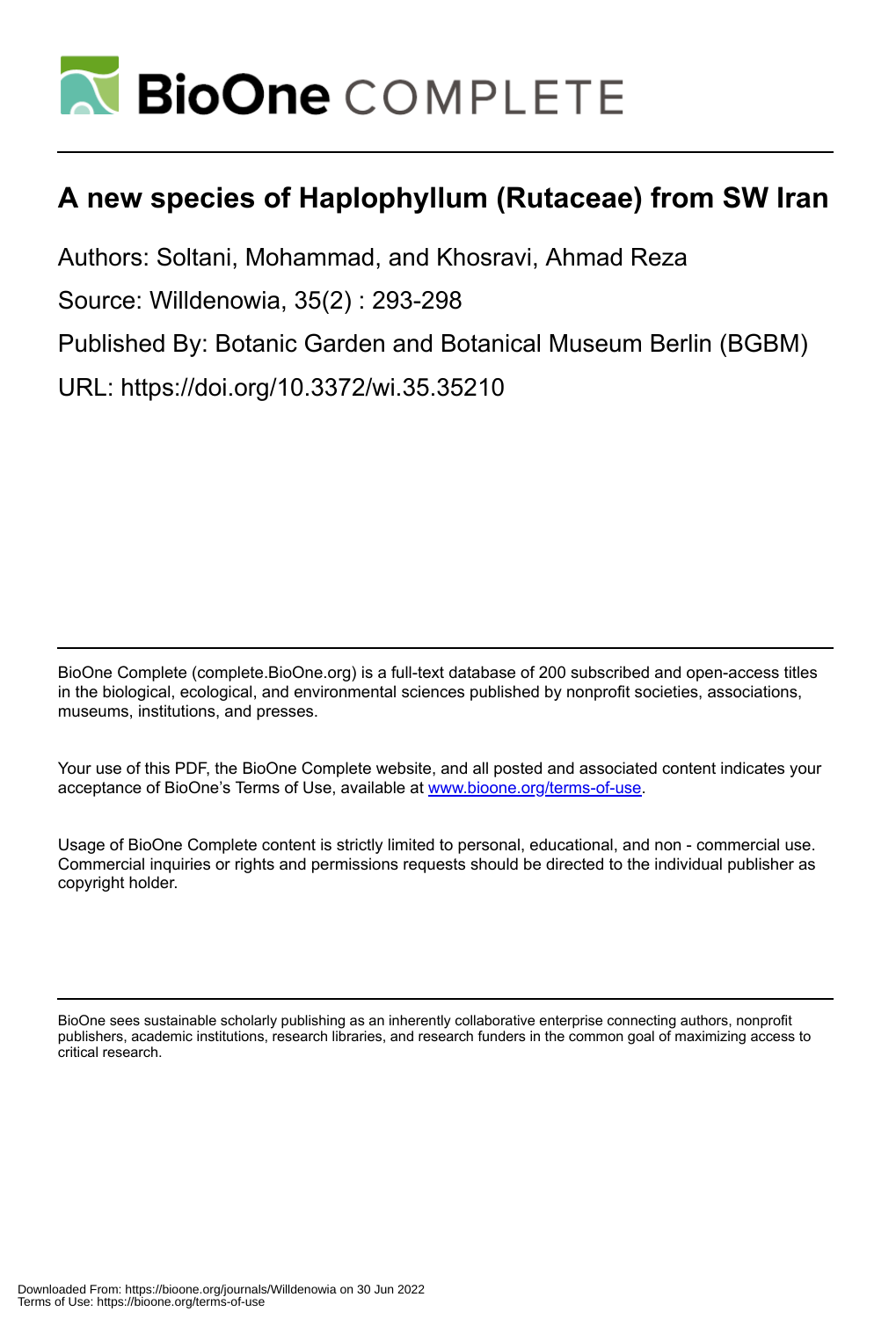## MOHAMMAD SOLTANI & AHMAD REZA KHOSRAVI

# **A new species of** *Haplophyllum (Rutaceae)* **from SW Iran**

#### **Abstract**

Soltani, M. & Khosravi, A. R.: A new species of *Haplophyllum (Rutaceae)* from SW Iran. – Willdenowia 35: 293-298. – ISSN 0511-9618; © 2005 BGBM Berlin-Dahlem. doi:10.3372/wi.35.35210 (available via http://dx.doi.org/)

*Haplophyllum bakhteganicum* from SW Iran is described as a species new to science and illustrated, and its affinities are discussed. A map showing the distribution of the new species and related species is given.

The genus *Haplophyllum* A. Juss. includes c. 70 species, which occur mainly in the warm temperate and subtropical regions of the northern hemisphere of the Old World (Townsend 1986: 14). The majority of the species are known from a limited range. Iran is an important autochthonous region for *Haplophyllum,* where 25 species are found (Townsend 1986: 16).

During our work on the flora of Fars province, a *Haplophyllum* specimen was collected by A. Diba from Kuh-e Khoon, north of Tashk lake, that differs from other known species in the genus. Comparison with the material in the herbaria of IRAN, TARI, TUH (abbreviations according to Holmgren & Holmgren 1998-) and the Shiraz University Herbarium as well as consultation of the literature (Townsend 1986, Vvdensky 1943) revealed that the material represents a hitherto undescribed species. During further field work in Bakhtegan National Park in 2004, more populations were discovered and more material collected by the second author.

#### *Haplophyllum bakhteganicum* Soltani & Khosravi, **sp. nov.**

Holotypus: Iran, Fars province, Abadeh Tashk, Kuh-e Khoon, 1800 m, 2.6.1994, *A. Diba* (herbarium of Shiraz University no. 20204) – Fig. 1.

Herba perennis, caules complures, erecti, simplices. *Folia* glabra, inferiora ovata, late oblanceolata vel linearia, superiora oblanceolata vel linearia. *Inflorescentia* dense multiflora, ± plana. *Sepala* basi coalita. *Petala* late ovata, virida vel viridi-flava. *Filamenta* libera, basi dilatata, inferne dense ciliato-barbata. *Ovaria* 5, loculi biovulati, glabri. *Capsula* matura dehiscens.

Perennial herb, 13-35 cm high with several stems arising from a branched base and a few sterile shoots. *Stems* usually simple, unbranched below the inflorescence or with one leafy branch in the upper two third, green to pale greenish, usually becoming almost white towards the base, gla-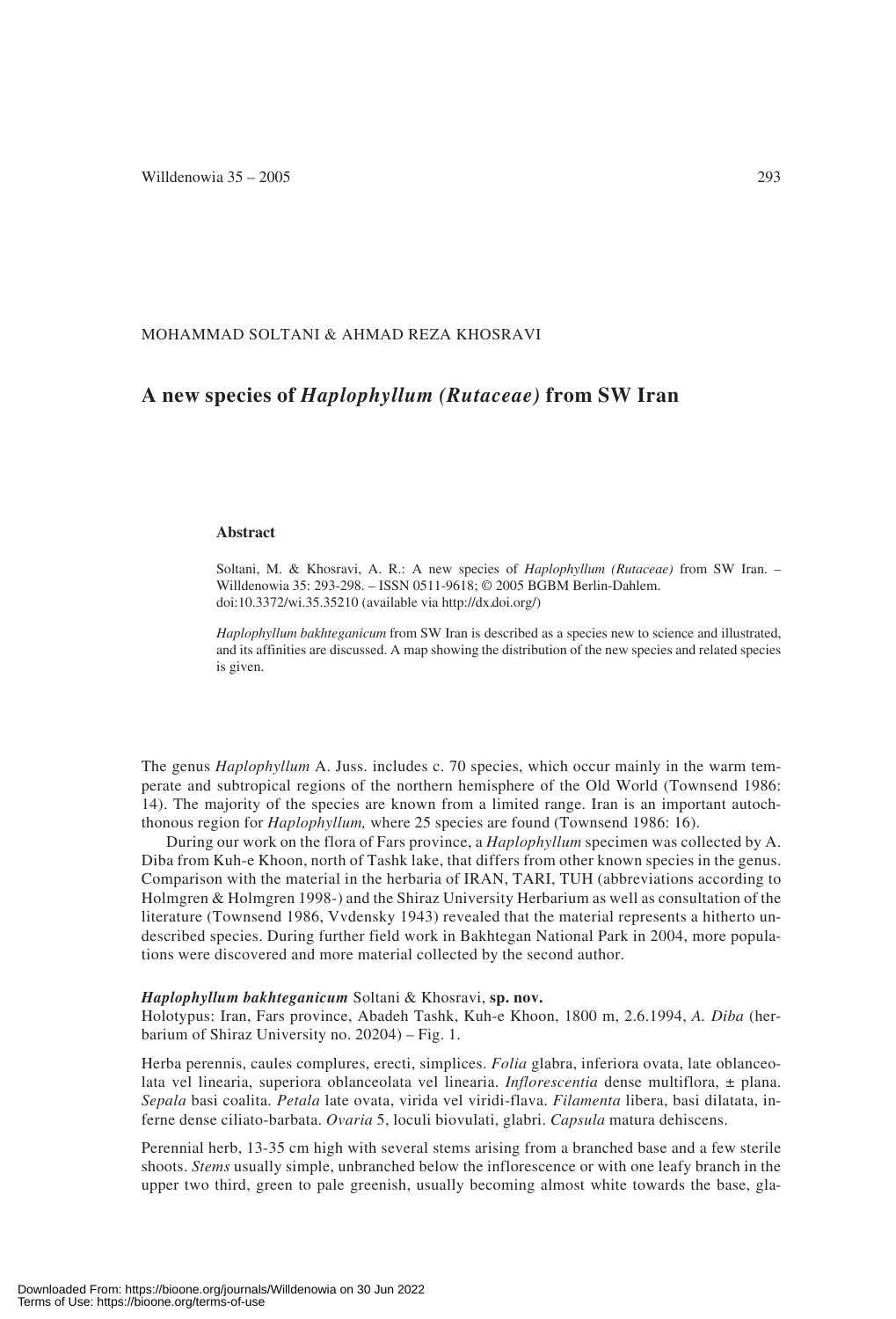

Fig. 1. *Haplophyllum bakhteganicum* – A: habit; B: flower; C: petal; D: stamen; E: filament, side view; F: gynoecium with lateral rather than apical tubercles of the ovary segments; G: dehisced capsule. – Drawings by Kourosh Nozadian after the holotype.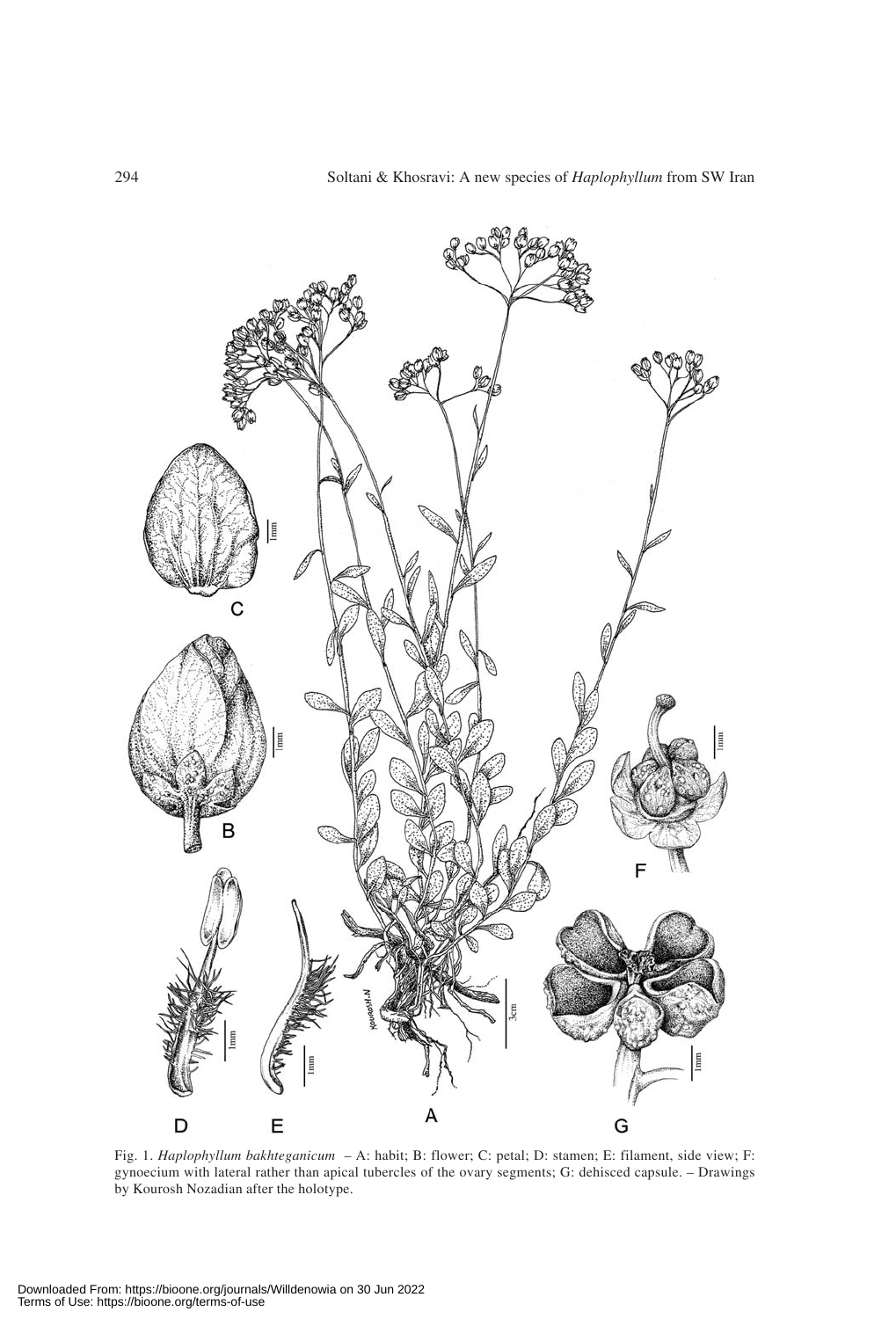

Fig. 2. Distribution of *Haplophyllum bakhteganicum* ( $\star$ ), *H. lissonotum* C. C. Towns. ( $\bullet$ ), *H. rechingeri* C. C. Towns. (◆), *H. stapfianum* Hand.-Mazz. (■) and *H. viridulum* Sojak (▲).

brous, with flat or slightly convex, yellow sessile glands. *Leaves* in lower part of the stem obovate to oblanceolate or lanceolate to linear,  $3-35 \times 1-13$  mm, in the upper stem portions oblanceolate to linear,  $2-25 \times 0.5-4$  mm, acute or subacute, attenuate below, all glabrous but densely furnished with dark, conspicuous, sessile, slightly convex glands. *Inflorescence* dense,  $\pm$  flat-topped, 1.5-8 cm long, many-flowered, with pale glands; bracts few, linear, 0.5-3  $\times$  0.25-1 mm, glabrous or sparsely pilose. *Sepals* deltoid-ovate to lanceolate-oblong, 1-2 × 0.5-1.25 mm long, subacute to obtuse, slightly fused at the base, with a few conspicuous glands centrally, glabrous or sparsely pilose on the dorsal surface, sometimes ciliate at margin, persistent in fruit. *Petals* broadly ovate, 4-7  $\times$  3-5 mm, subacute to obtuse, distinctly concave and carinate on back, abruptly contracted to a short claw, green to greenish yellow with paler, usually white margin, tips sometimes becoming reddish, glabrous or with a few dorsal hairs, sometimes with a few inconspicuous glands around the centre. *Stamens* with *filaments* free, usually equal, rarely unequal, 3.5-5 mm, expanded in the basal  $1/2-2/3$  and usually abruptly (sometimes gradually) attenuate from apical  $1/2-1/3$  to the tip, bearded (ciliate-barbate) in the basal  $1/2-2/3$ , eglandular or  $\pm$  with 2-4 slightly convex glands around the vein in the lower half; *anthers* oblong, 2-2.5 mm, creamy yellow to orange. *Gynoecium* with 5-locular, deeply segmented ovary, segments usually unequal (one or more often abortive), each usually with tubercules situated lateral (rather than apical, rarely absent), glabrous or sparsely pilose and covered with sessile, plane or slightly convex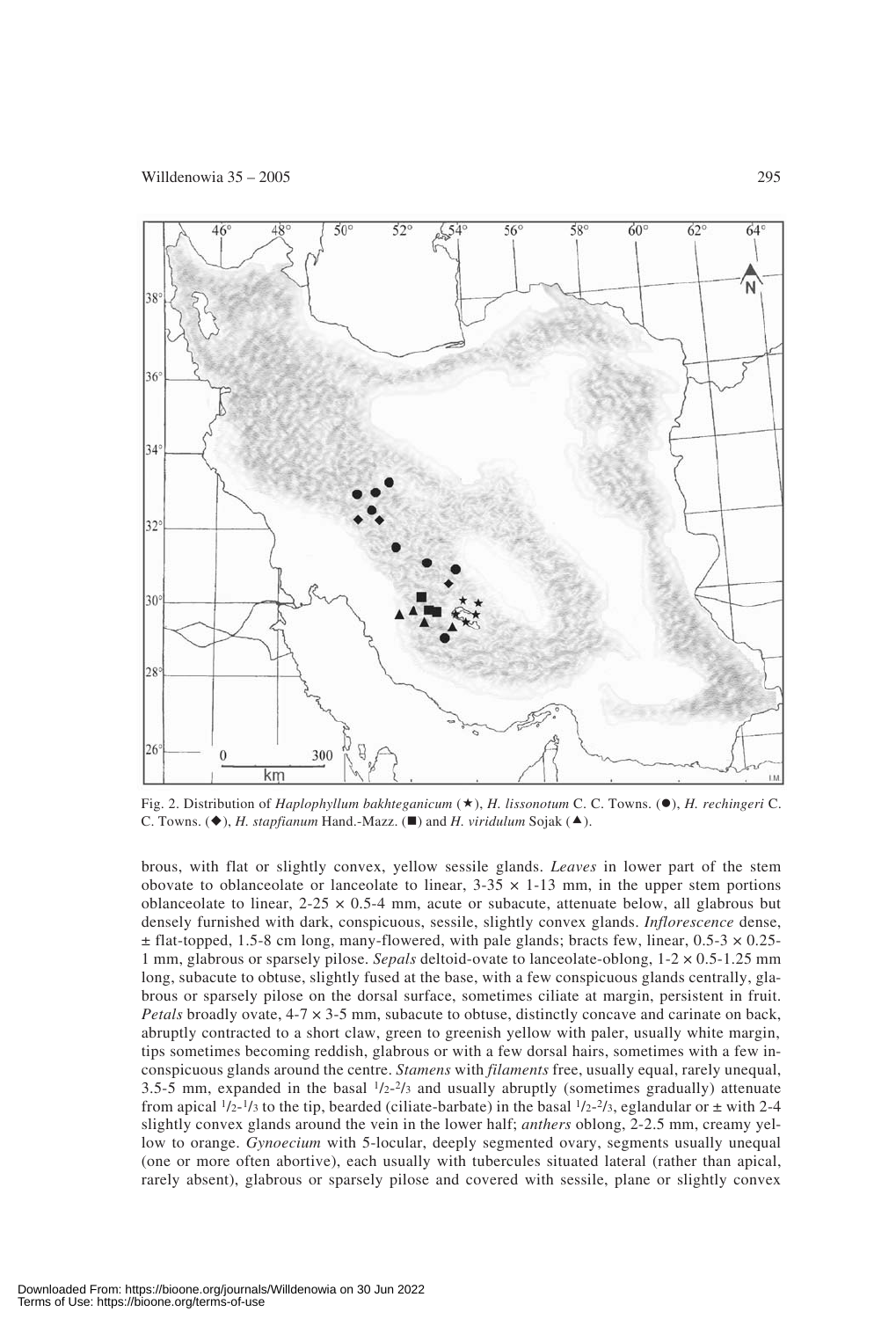|                                                                                                                                               | H. tuberculatum  | perenial     | very variable                             | $3-60\times1-15$                | usually lax corymb                  | $0.5 - 1.5 \times 0.5 - 1.25$<br>$\pm$ free         | elliptic-oblong to | oblong-ovate | bright yellow               | $3.5 - 5 \times 1.5 - 3$ | abruptly expanded in<br>lower1/2                   | bearded in basal 1/2                    | $2.5 - 5$   | exappendiculate                   | interrupted transverse<br>$c.1.5$ mm |
|-----------------------------------------------------------------------------------------------------------------------------------------------|------------------|--------------|-------------------------------------------|---------------------------------|-------------------------------------|-----------------------------------------------------|--------------------|--------------|-----------------------------|--------------------------|----------------------------------------------------|-----------------------------------------|-------------|-----------------------------------|--------------------------------------|
| Table 1. Morphological comparison of <i>Haplophyllum bakhteganicum</i> , its four putative allies and the widespread <i>H. tuberculatum</i> . | H. rechingeri    | perennial    | narrowly to linear-<br>elliptic           | $5 - 23 \times 1 - 5$           | dense corymb, rounded<br>top        | $1 - 2 \times 0.5 - 0.75$<br>free                   | broadly ovate      |              | yellow                      | $4 - 5 \times 2.5 - 3$   | gradually expanded<br>toward the base              | bearded in the central 1/2              | $3-4$       | exappendiculate                   |                                      |
|                                                                                                                                               | H. viridulum     | perennial    | elliptic-lanceolate to<br>elliptic-oblong | $10-40 \times 2-8$ mm           | dense corymb, $\pm$ flat.<br>topped | $0.5 - 1.5 \times 1 - 1.25$<br>$\pm$ free           | broadly ovate      |              | white, suffused<br>greenish | $4-6 \times 3-4$         | gradually expanded<br>toward the base              | densely white-bearded<br>in lower 2/3   | $5-6$       | exappendiculate                   | transverse<br>$c.1.5$ mm             |
|                                                                                                                                               | H. lissonotum    | suffruticose | linear                                    | $8 - 55 \times 1 - 5$           | dense corymb,<br>± flat. topped     | slightly fused at the base<br>$1-1.5 \times 1-1.25$ | broadly ovate      |              | yellow                      | $5 - 6 \times 3.5 - 5$   | abruptly expanded in<br>lower 1/2                  | bearded in basal 1/2                    | $4 - 4.5$   | exappendiculate                   | longitudinal<br>$c.2 \text{ mm}$     |
|                                                                                                                                               | H. stapfianum    | perennial    | elliptic-lanceolate                       | $4-25 \times 1-8$               | dense corymb,<br>± flat. topped     | $0.5 - 1 \times 0.5 - 1$<br>$\pm$ free              | oblong-elliptic    |              | bright yellow               | $4-5 \times 2-3$         | expanded in lower<br>$±$ abruptly<br>$\frac{1}{2}$ | bearded in<br>basal $1/2$               | $4 - 4.5$   | appendiculate                     | transverse<br>$c.1.5$ mm             |
|                                                                                                                                               | H. bakhteganicum | perennial    | obovate to oblanceolate                   | or linear<br>$3-35 \times 1-13$ | dense corymb,<br>$\pm$ flat. topped | slightly fused at the base<br>$1-2 \times 0.5-1.25$ | broadly ovate      |              | green to greenish yellow    | $4 - 7 \times 3 - 5$     | expanded in lower 2/3<br>usually abruptly          | densely ciliate-bearded<br>in lower 2/3 | $3.5 - 5$   | lateral usually, rarely<br>absent | transverse<br>$c. 1.5$ mm            |
|                                                                                                                                               | Characters       | Life form    | shape<br>Leaves                           | size [mm]                       | Inflorescence                       | Sepals<br>fusion<br>size [mm]                       | Petals<br>shape    |              | colour                      | size [mm]                | expansion<br>Filaments                             | indument                                | length [mm] | Ovary tubercle<br>Seed            | surface ridges<br>size               |

 $\bar{1}$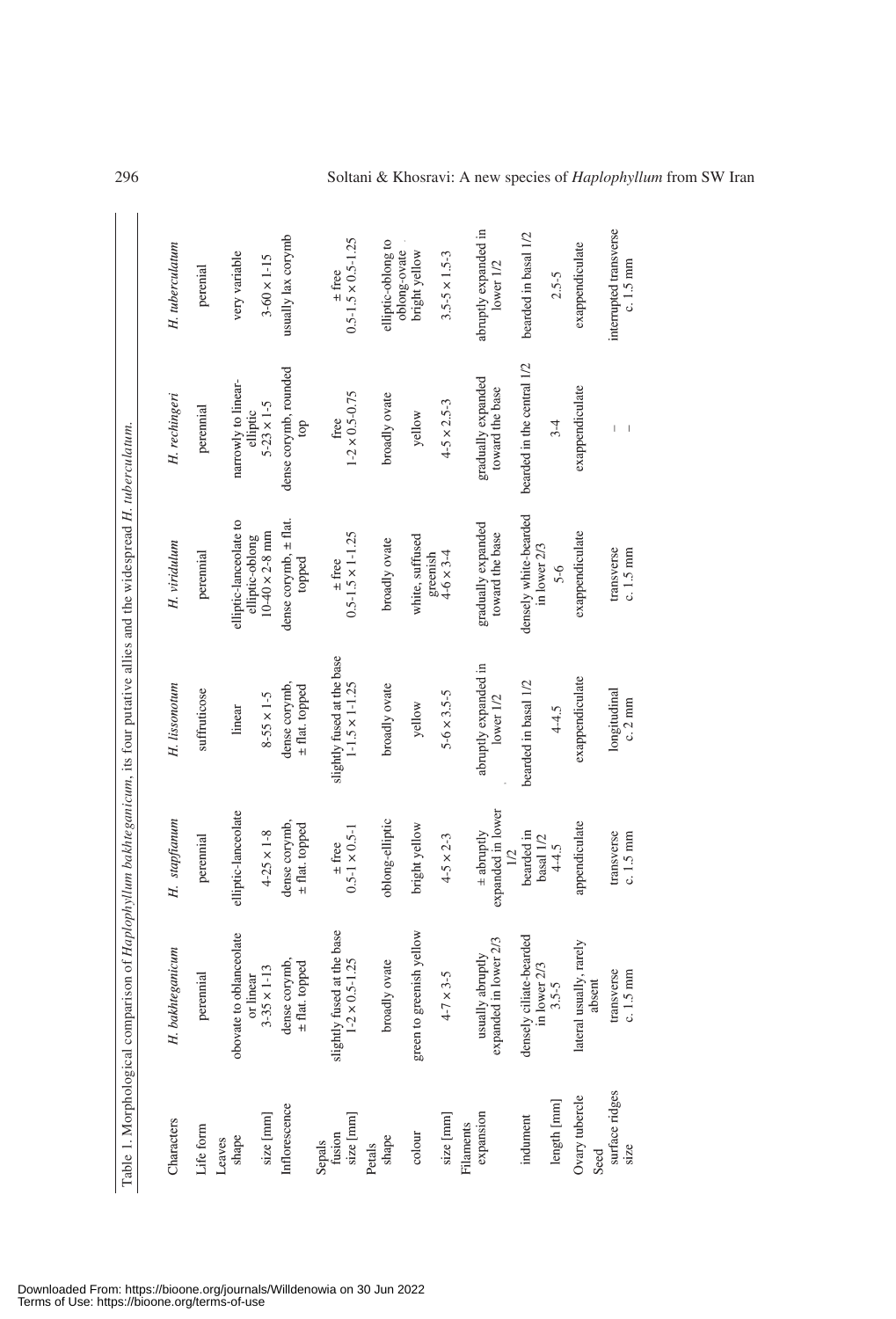#### Willdenowia  $35 - 2005$  297

glands, loculi biovulate; *style* sparsely pilose or glabrous, slender, 3.5-5 mm long. *Mature* capsule 4.5-5  $\times$  2-2.5 mm, segments dehiscent, densely covered by slightly convex glands and  $\pm$ conspicuous lateral tubercules. *Seeds* reniform, c. 1.5 mm in diam., grey to blackish, with densely set transverse ridges.

*Etymology.* – The specific epithet refers to the Bakhtegan Lake National Park, in the Fars province, where the species is distributed.

*Phenology*. – Flowering and fruiting from (April) May to June (July).

*Distribution and habitat.* – *Haplophyllum bakhteganicum* seems to be restricted to the mountains around Bakhtegan and Tashk lakes, in SW Iran (Fig. 2), and represents one of the narrow endemics of the Irano-Turanian region in Iran (Hedge & Wendelbo 1987). In this area four other endemic species of *Haplophyllum,* i.e. *H. stapfianum* Hand.-Mazz., *H. rechingeri* C. C. Towns., *H. viridulum* Sojak and *H. lissonotum* C. C. Towns. occur.

*Haplophyllum bakhteganicum* grows in open xeromorphic scrub dominated by *Pistacia mutica* Boiss., *P. khinjuk* Stocks, *Acer monspessulanum* subsp. *persicum* (Pojark.) Rech. f., *Ephedra pachyclada* Boiss. Other characteristic species associated are *Dianthus subaphyllus* (Lemperg) Rech. f., *Artemisia sieberi* Boiss., *Ebenus stellata* Boiss., *Convolvulus acanthocladus* Boiss. & Kotschy and *Ferula ovina* Boiss. No other species of *Haplophyllum* was found in co-occurrence.

*Further specimens examined* (all deposited in the Shiraz University Herbarium, accession numbers in brackets, duplicates in the herbaria as cited). – Iran: Fars: Abadeh Tashk, Khajeh Jamali, Madan Cromit, 29º48'27.48''N, 53º51'38.34''E, 1850 m, 14.6.2004, *A. R. Khosravi, A. Mousavi & M. Soltani* (31104, FUMH); ibid., 4.6 km north of Khajeh Jamali, 29º51'18.24''N, 53º48' 50.76''E, 1950 m, 14.6.2004, *A. R. Khosravi, A. Mousavi & M. Soltani* (31111); north of Bakhtegan Lake, Kuh-e Gonbad, 29º27'57.48''N, 53º50'18.6''E, 2000 m, 27.6.2004, *A. R. Khosravi & A. Biglari* (31126); ibid., Kuh-e Gonbad, 29º27'52.86''N, 53º50'18.84''E, 2020 m, 27.6.2004, *A. R. Khosravi & A. Biglari* (31130); Kharameh, Kuh-e Khanekat, 29º26'36''N, 53º33'41''E, 2050 m, 6.6.2004, *A. R. Khosravi & A. Biglari* (31011, B); Kharameh, road of Halalabad to Khanekat, Pasgah Rizab, 29º29'02''N, 53º34'09''E, 1530 m, 7.6.2004, *A. R. Khosravi & A. Biglari* (31020).

*Distinction.* – *Haplophyllum bakhteganicum* differs from the other species of the genus in SW Iran (i.e. *H. canaliculatum, H. lissonotum, H. stapfianum, H. rechingeri, H. tuberculatum* and *H. viridulum*) mainly by its green to greenish yellow petals, the filaments ciliate-bearded for most of their length and the ovary segments with, unusual in the genus, lateral rather than apical tubercles. Concerning the two widespread species, *H. canaliculatum* is particularly distant to *H. bakhteganicum,* and differs from the polymorphic *H. tuberculatum* by relatively compact (instead of lax) inflorescences, broadly ovate (instead of elliptic-oblong to oblong ovate) and green to greenish yellow (instead of bright yellow) petals, densely and for most of their length ciliated-bearded (instead of in their basal half bearded) filaments, and seeds with continuous (instead of interrupted) transverse ridges (Table 1). The other four *Haplophyllum* species, which are endemic to the mountainous SW Iran, were placed by Townsend (1986) in two different group, one including *H. stapfianum, H. rechingeri* and being related to *H. viridulum,* the second including *H. lissonotum. H. bakhteganicum* differs from these species mainly by its green or greenish yellow petals, the ciliate-bearded filaments and the lateral appendages of the ovary segments (Table 1). From the shape of inflorescence and most characters of flower, the new species seems to be closely related to *H. lissonotum,* which differs mainly in habit and leaf shape. Habit and branching pattern of *H. bakhteganicum* are similar to *H. staphianum,* which its geographically nearest to the new species (Fig. 2).

#### **Acknowledgements**

We thank Dr Akhani and the referees Dr Sojak and Dr S. Ghasanfar for critically reading an earlier version of the manuscript and valuable suggestions. We are grateful to Mr Joharchi, director of the Herbarium of the Ferdousi University of Mashhad (FUMH), for checking our specimens.